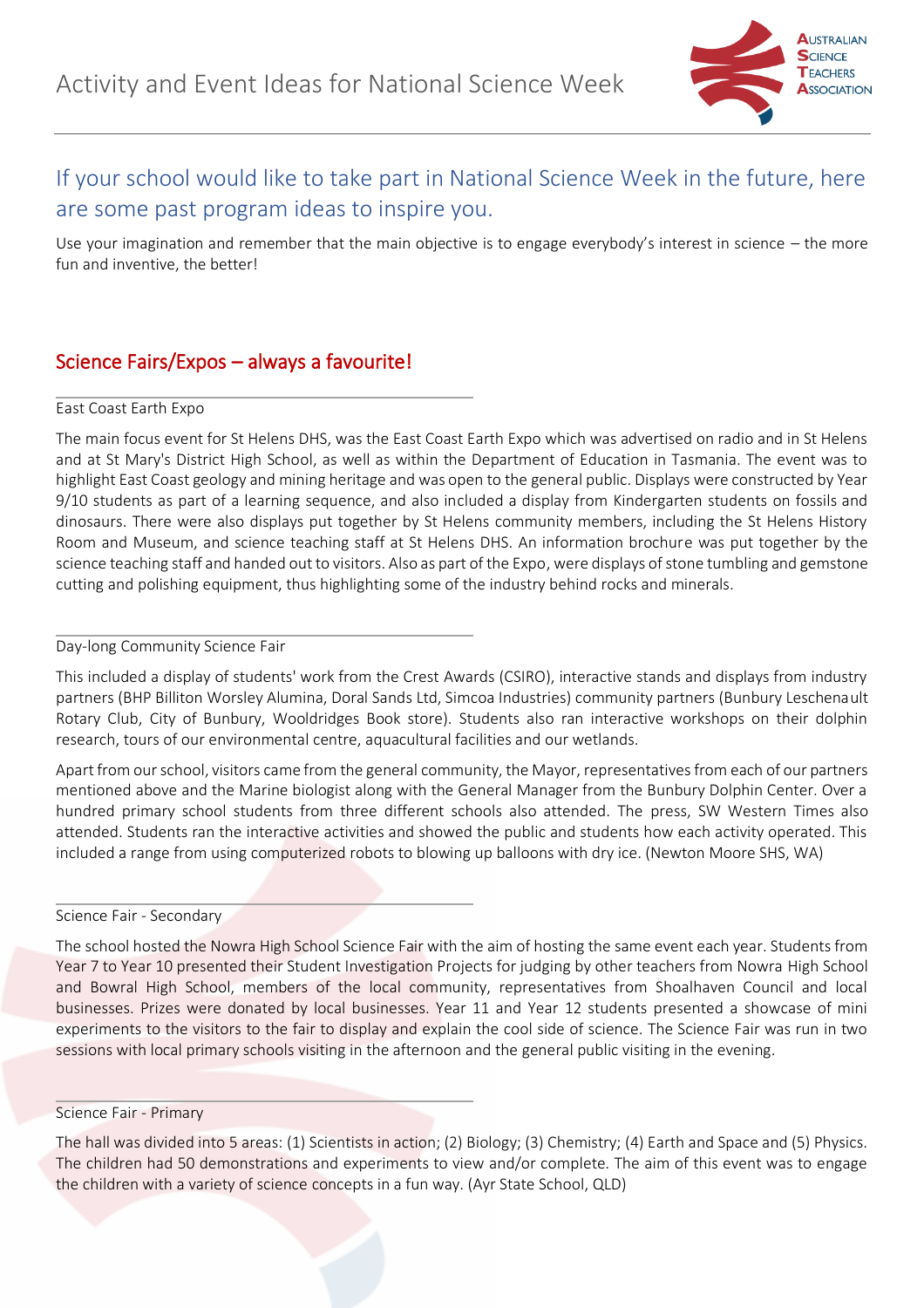

## Discovery Science Expo

The Discovery Science Expo was a chance for students to investigate a science topic of their choice. They chose a research question and then designed and ran their own experiment to investigate the question. They then presented their findings at the Discovery Science Expo, where guest judges evaluated them on their science techniques. (Narangba Valley SHS, QLD)

# Science Fair - Evening

We held a science fair (from 5.00 to 7.00pm) to showcase and celebrate the excellent science work that the children had completed in their classrooms. This work was displayed for the night. Teachers also set up interactive activities that linked in with the classroom science topic, so that children could actively engage with the activities at the science fair. Community groups were also invited to attend to have added displays and demonstrations to show how science is in our everyday life. These included: a weather man, forestry, environmental, conservation and bird displays, bees and honey, 2 calves, fishcare, police with a forensic fingerprints display and a university lecturer who presented a magical chemistry show. A local newsagency brought books and science kits that could be purchased and we used black lights to set up a magical aquarium that the children could walk through. There were also 2 competitions on the night - a guess the photo competition (photos of parts of objects from around the school) and a make wind powered land yacht competition that generated a multitude of interest. The land yacht entries were still being trialled past 7.00pm. (Bridport Primary School, TAS)

## Science Fair with a number of schools

Students from Kinder to 6 attended a science expo at the local Civic Centre. The science expo involved students from East Derwent Primary School, Herdsmans Cove Primary School and Gagebrook Primary School in Tasmania. This created an ideal opportunity for children, teachers and families of all the Federation schools to connect and work together/learn from each other.

The event was free and had hands-on activities that explored a range of science concepts including magnetism, air, water and biodiversity. Each participating teacher received a pack with all the task cards used at the event with worksheets and the science behind the experiments for use back at school. Each stall was run by students from Years 2/3 and 5/6.

The Science Expo was held on Monday for the Kinder to Grade 3 and on Wednesday for the Grade 3s and up. Both sessions started at 11:15 with classes arriving from 11am. Sessions concluded at 1pm, with a lunch provided to promote healthy eating.

#### Science Fair - Kinder to 10

Each class contributed a display with hands-on activities demonstrating various science investigations. Exhibits covered topics including mixing colour (Kinder), human touch (Prep/1), melting (Yr2), optics with lenses (Yr3), pneumatics (Yr4), sound insulation (Yr4/5/6), seed germination (Yr7), chemical reactions (Yr9), acids and the pH scale (Yr10). It was exciting to see and experience some of what other classes have been doing in science. The Year 9 exhibit deserves a special mention with almost every student in the school enjoying a chemical reaction in their mouth! Got to love sherbet.

For the Year 10's, lead-up Science Week events included meetings with 2 working scientists, a nutritionist and an environmental scientist. Our meeting with the environmental scientist focused on biodiversity and weed management here on King Island. (King Island DHS, TAS.)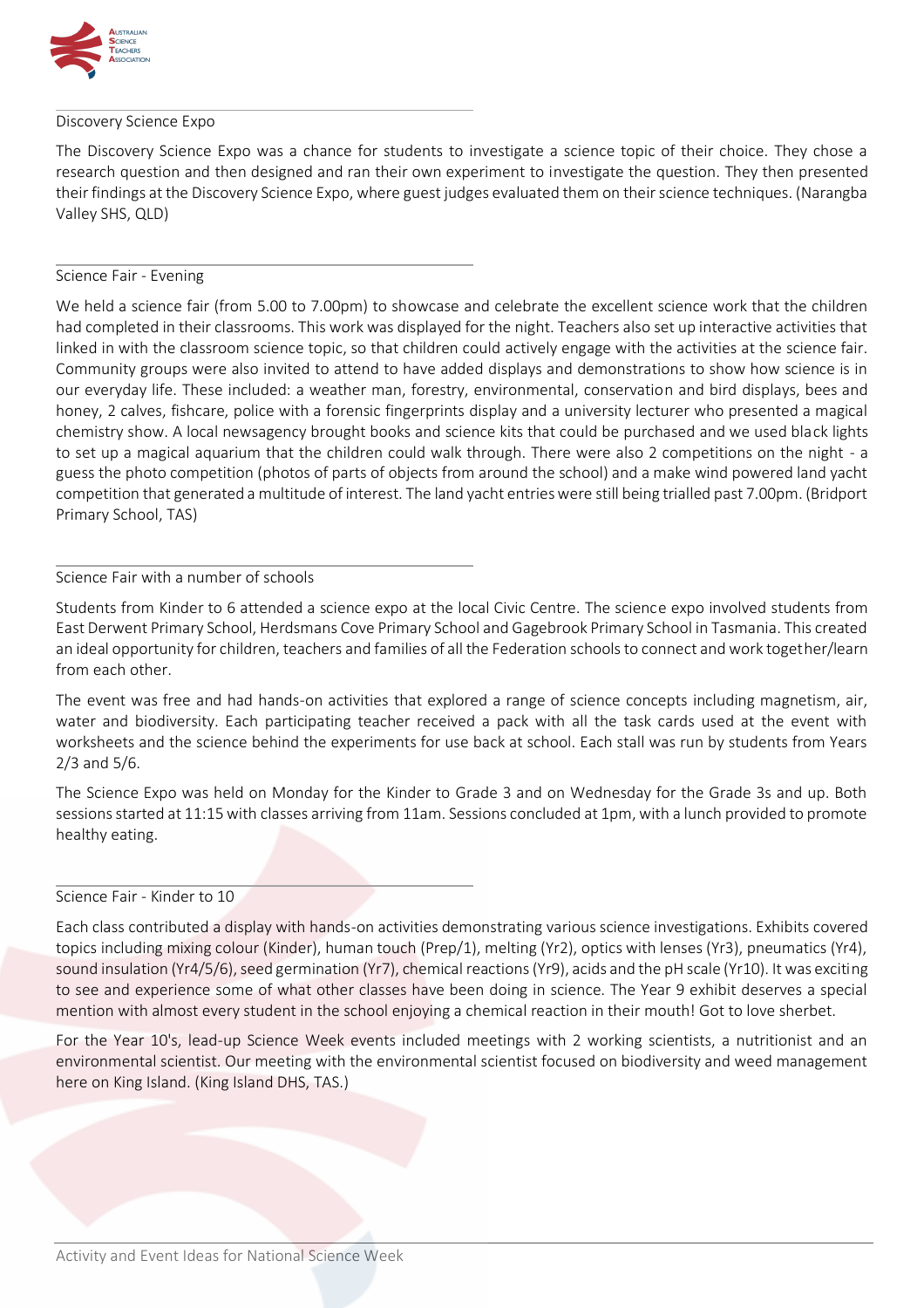

# Science Challenges - get them thinking!

## Family Science Evening

We had an open night of activities for members of school community and local community. Interactive activities included the Family Science Challenge from 4 sheets of newspaper make a bag, which could hold 6 dictionaries. (Bayswater PS, VIC)

## Bridge Building Competition

(Years 4-7) based on natural and processed materials. The challenge was to build a bridge to span 40cm to carry a matchbox car. Yrs 4-5 used straws and masking tape; Yrs 6-7 used spaghetti and hot glue. Students were given a 2-hour block and worked in teams of 3 to create the bridges. (Logan Reserve SS, QLD)

## National Science Week Community Challenge

Cowra High School (NSW) invited local schools, businesses, council and community groups to complete a series of science and engineering tasks. This was an evening event from 6pm - 10 pm. 10 teams in total competed in the challenge. The two engineering tasks were collaborative tasks and promoted group engagement. Teams needed to construct a water filter and were only provided with 2 plastic bottles and scissors. Each group was given \$45 in money and could purchase substrates (sand and gravels), stockings, cotton balls, elastic bands and charcoal. They could only spend as much as they had and the more they spent the more points they lost, however, the clearer and purer the water the more points they earned. Other students tested the water for clarity and purity by doing simple tests.

The second engineering challenge was to construct a ball-bearing roller coaster where groups had to construct a roller coaster to deliver a ball bearing from table height to the floor in the longest time possible. A series of obstacles had to be included (loops, slides and a change in direction) or the group lost points. Teams were then placed 1st to 10th in this activity.

Outcomes included: collaborative learning, inclusivity, introducing the community and other schools to enquiry-based learning activities, introducing students to influential community members and engaging students and community members ion science and engineering!

Science Challenge - Upper Primary

36 Year 6/7 students gathered at Boonah State High School (QLD) to participate in three challenge activities. The first was the Irrigator Challenge. A huge water channel with 3 different crops that need irrigating: tomato, grape and citrus. At one end the water is released for the irrigators to use, at the other end the water company collects the wastage. Points were awarded to teams that cooperated and used water wisely. Challenge Two was to create a sleek racing car that ran on a rubber band system. Students are expected to experiment with the design of the car and add or subtract from the basic design to create a reliable racer. Varied materials were selected that influenced the final outcome. Challenge Three was to make balloon rockets piggy back across fishing line to see who could make the balloons travel farthest.

## Science and Engineering Challenge - Constructarama

Constructarama was a week-long, Years 7-9 Science and Engineering Challenge that emphasized teamwork and creativity, and included lunch-time activities and demonstrations. Students were given a science or engineering problem to solve (e.g. building a bridge, catapult or balloon-buggy), provided with the equipment and were required to solve the problem in the time allowed. Teams competed over the course of several weeks for the Grand Prize, and results were discussed with each class. (Blackfriars Priory School, SA)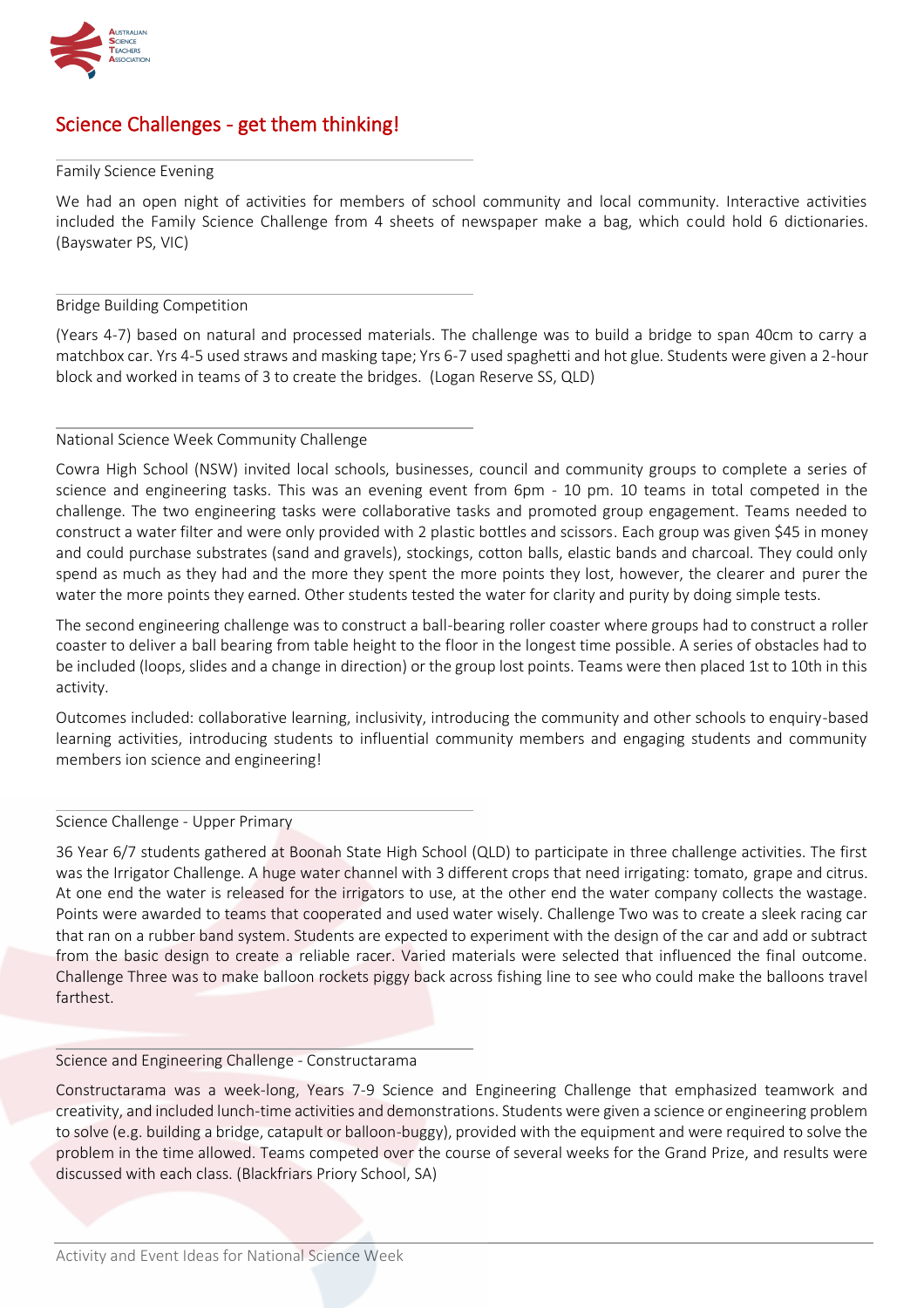

# Try a theme!

# Healthy Garden Beds in the Permaculture Garden

After one year it was time to investigate how healthy the garden beds were and how well the plants were growing through observation and soil tests. From a choice of nine garden beds four were chosen on the basis on the length of time they had been developed i.e. from well established to second planting to first plantings. The groups collected soil samples, which they used to perform the following tests:

- pH,
- − turbidity and soil content a web cam was set up in the computer lab and photos taken each morning for a week. It was obvious which garden bed had the higher clay content,
- evidence of micro-organisms use of a digital microscope.

The students also measured some plants with the intention of measuring again at a later date to determine their growth rate. A birds eye view of each bed was drawn up and the number of plants and types in each bed were noted. (North Arm SS, QLD)

# Biodiversity in the Local Area

We conducted a series of experiments and measured and recorded the biodiversity in our local area through a quadrat analysis. The students drew detailed sketching of botanical plants, insects and seaside animals and shells. The drawings were mounted and displayed in our school hall to make a wonderful exhibition. The results of our experiments were presented to the school community along with our display as part of our education week open day. Students produced quality illustrations, understood the outcomes that all groups of living things are different and change over time, made detailed observations, classified objects according to one or more criteria, measured and compared areas, showed commitment to improving the quality of the environment. Students also took environmental photographs and these formed part of our display as well. The displays were of great quality and were extremely well received by the community. (The Junction PS, NSW)

# Fantastic Flight Festival

All students (Prep to Yr 6) participated in rotational year level activities involving scientific experimentation related to the concepts of flight. Students were given the opportunities to create and test a range of flight resources including parachutes, rockets, paper planes, choppers, flying foxes, slingshots, hot air balloons and delta darts. Lunchtime activities were developed and included frisbee, vortex, rocket and ball activities, kite making and flying, peg plane design and construction, and a huge school wide paper plane making and flying competition. A wide range of flying animal specimens and model flying machines (Aero Model Soarers Club) and a range of live birds from the local budgerigar society were displayed for student learning, observation and sketching. A spectacular display and commentary on kite flying (Qld Kit Flying Society) was presented and to culminate the week of activities, two skydivers used parachutes to drop onto the school oval. (Capalaba State College, QLD)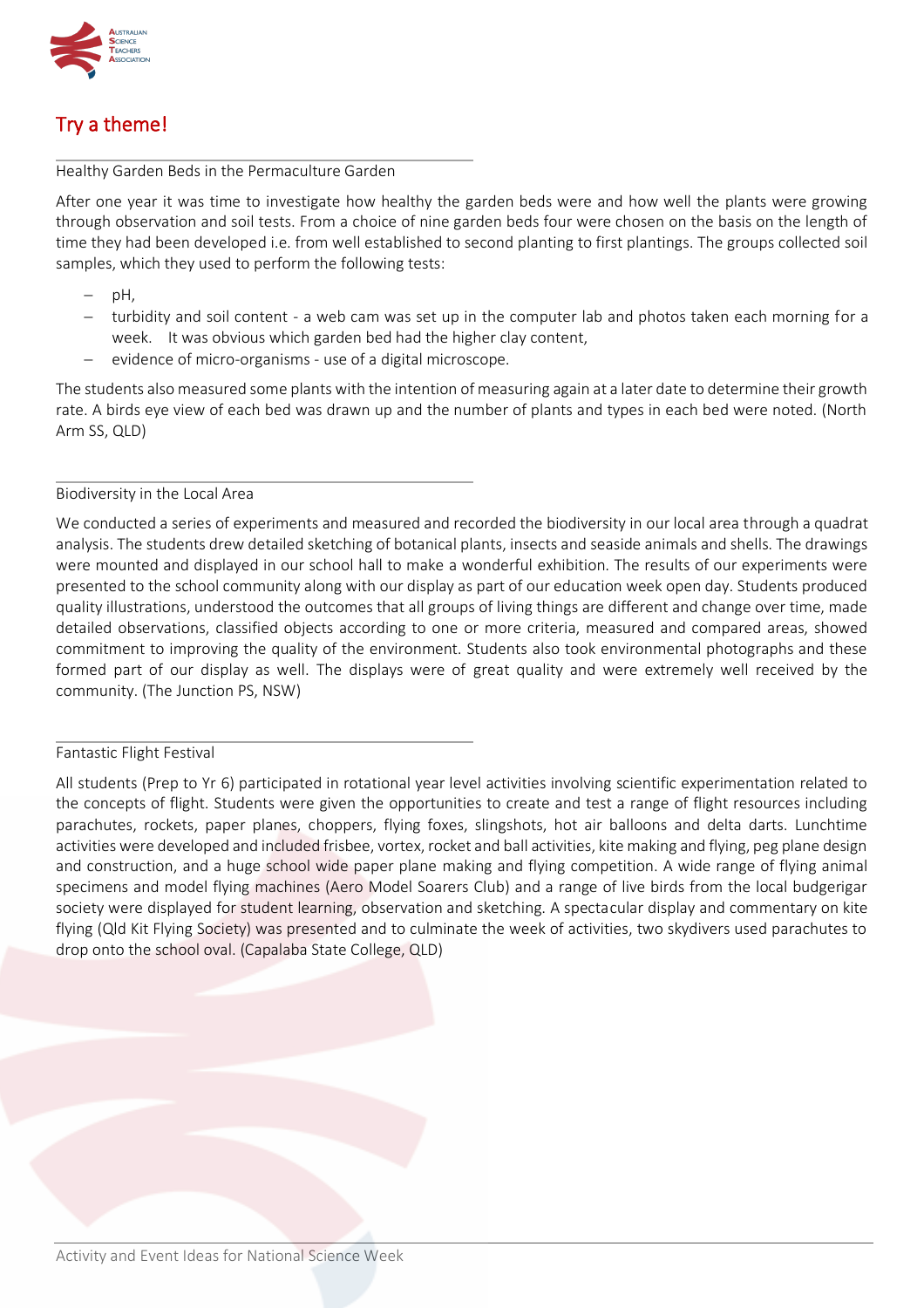

# Older students showing younger students

## Science Spectacular

Older students demonstrated a number of different science experiments that the younger students rotated through over an hour. The experiments demonstrated that science is fun and applicable to many areas of everyday life. Experiments included:

- − Smartie Party- discover how Smartie colours spread but don't mix straight away, in water.
- − Milky Rainbow surface tension discoveries with milk, food colouring and detergent.
- − Mini volcano vinegar, bicarb soda, detergent and food colour creates lots of fun!
- − A Chilly Recipe a great endothermic reaction with bicarb soda and citric acid.
- − Lava Lamp oil, water, food dye and salt, oil and water don't mix!
- − Soap Boats water tension with water, detergent and mini boats.
- − Humpty Dumpty discovering the structural strength of eggshells.

(St. John Vianney School, ACT)

# Science Circus for Local Primary School Students

Several teachers supervised the circus. Many of the activities run for the primary students were organized and controlled by High School students from different years. This allowed the High School students to keep their interest in science and be positive role models for students from outside the school. The activities took up several laboratories and several outside areas. The focus of the Circus was on Forces and Energy and teachers and students ran approximately 18 different activities. To do this involved training the students running some of the events and a tight timetable so that everything ran on time. The primary students first watched a display of spectacular chemical energy reactions and then moved around a large number of smaller activities run by the High School students involved. The group got back together at the end to witness a fiery finale. (Mudgee High School, NSW)

# Science Roadshow to local primary schools

Three staff and eighteen fantastic Year 7 students visited our five feeder primary schools to promote science by running activities with eleven Year 5/6 classes. This year, theme was biodiversity and our focus was the importance marine biodiversity and how we can affect it through fishing. In smaller groups the Year 7 students lead groups in activities where they learnt how scientists identify and classify organisms, how they keep track of population sizes and how chemicals can affect their habitats. The finale was a fish dissection demonstration. (Kingston High School, TAS)

#### Science Creation

Students from Years 5/6 visited ten other classes during the week, carrying out a range of scientific activities. These included; water bottle rockets, friction car track, bi-carb soda and vinegar experiments, rebounding ball investigations, candle and water experiments, etc. Classes were challenged to construct straw towers and investigate ways to make the towers stronger by using diagonal bracing. Prizes were awarded to all participating classes. (Montello PS, TAS)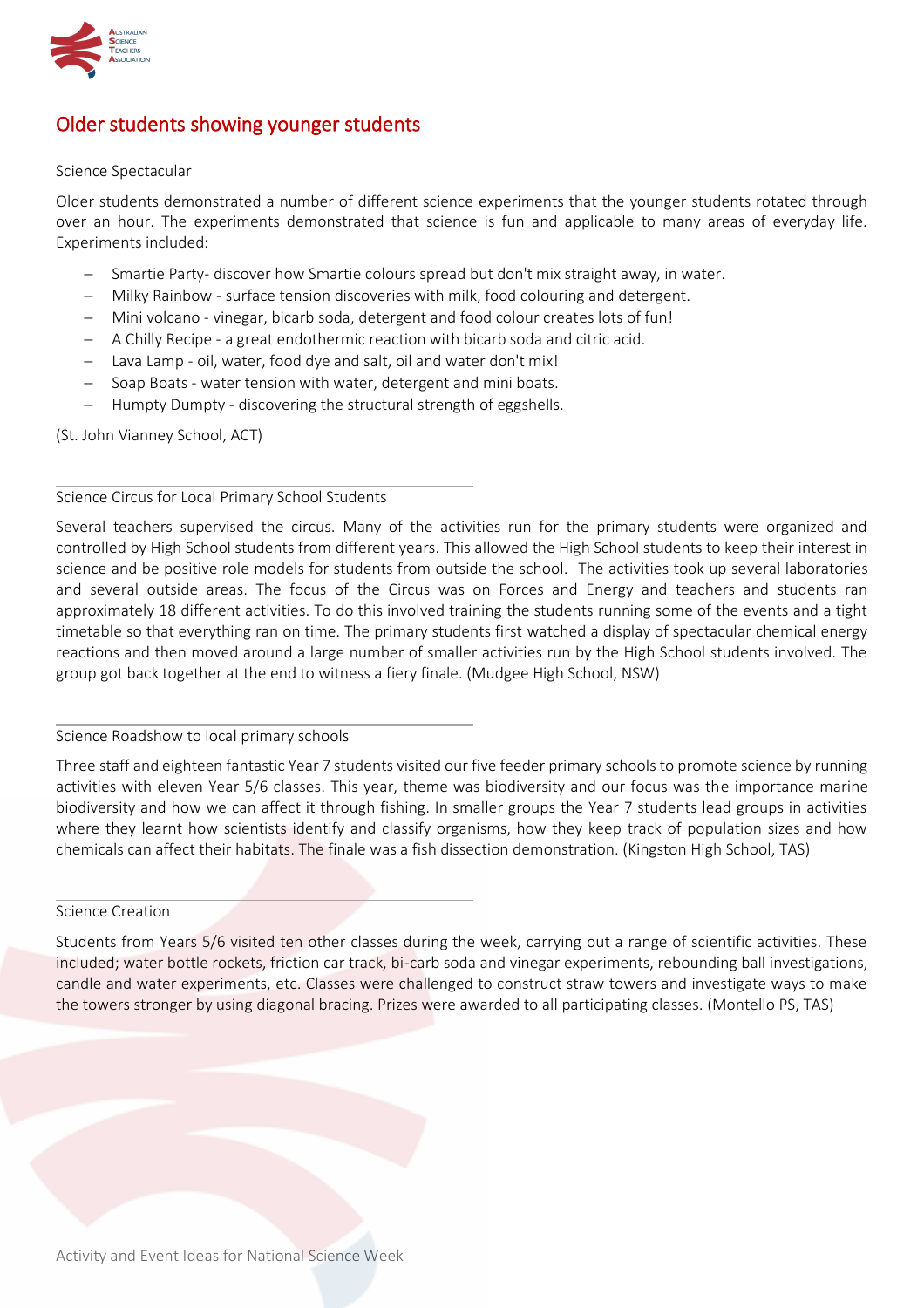

# For preschools

## Science Explorers Workshop

The preschool playroom became a science workshop with equipment and instructions on each table allowing the children and their parents to investigate and partake in different science experiments. Some the children could do themselves, others needed the parent and child to work together. (Lilydale North PS, VIC)

# For special schools

Mackillop Catholic College students ran activities for our students - giant bubbles, rats, stick insects, robots (dancing, soccer, 'search and rescue'), explosions and the Van de Graaff generator. We also set up different activities magnets, ant 'circus', worm farm, prisms, crystals and rockets. Students with special needs often have difficulty in communicating or participating in group activities the Mackillop students talked knowledgeably about the activities, but more importantly, engaged with our students in an incredibly caring and successful manner, interactions were wonderful to observe.

Our students, the very young to the 18 year olds, found activities of interest foil pie dishes flying around (Van de Graaff generator), intriguing stick insects and rats, robots, popping and fizzing of the hydrogen and the giant bubbles. The Expo not only sparked immediate enthusiasm, but also provided our staff with a rich stimulus for engaging students in followup activities, which will far outlast the event itself. I am sure we will have stick insects at our school before too long! An event when science truly made a difference!

Discussion and planning took place between the two schools (high students and teaching staff) over many weeks. Mackillop students were briefed about the types of students that they would be working with. Communication between the two schools was excellent - a key factor in ensuring that appropriate activities were selected. A symbolised activity booklet was prepared and distributed in advance. This provided students with a visual representation to prepare them for an unusual event (very important for students with ASD). Students were given a sticker for their booklet after participating in each activity. A space was provided on each page for inclusion of a photo of the activity (to be completed during follow-up work).

The fact that most students participated was a key indication of effectiveness. One student for example entered the hall shaking all over but became intrigued by the stick insects and even requested to go back to them! Staff response was incredibly enthusiastic with lots of follow-up discussion. The Mackillop science teacher was asked to describe the event and show photos at a staff meeting and at their formal assembly when VIPs were present. (Southern Support School, TAS)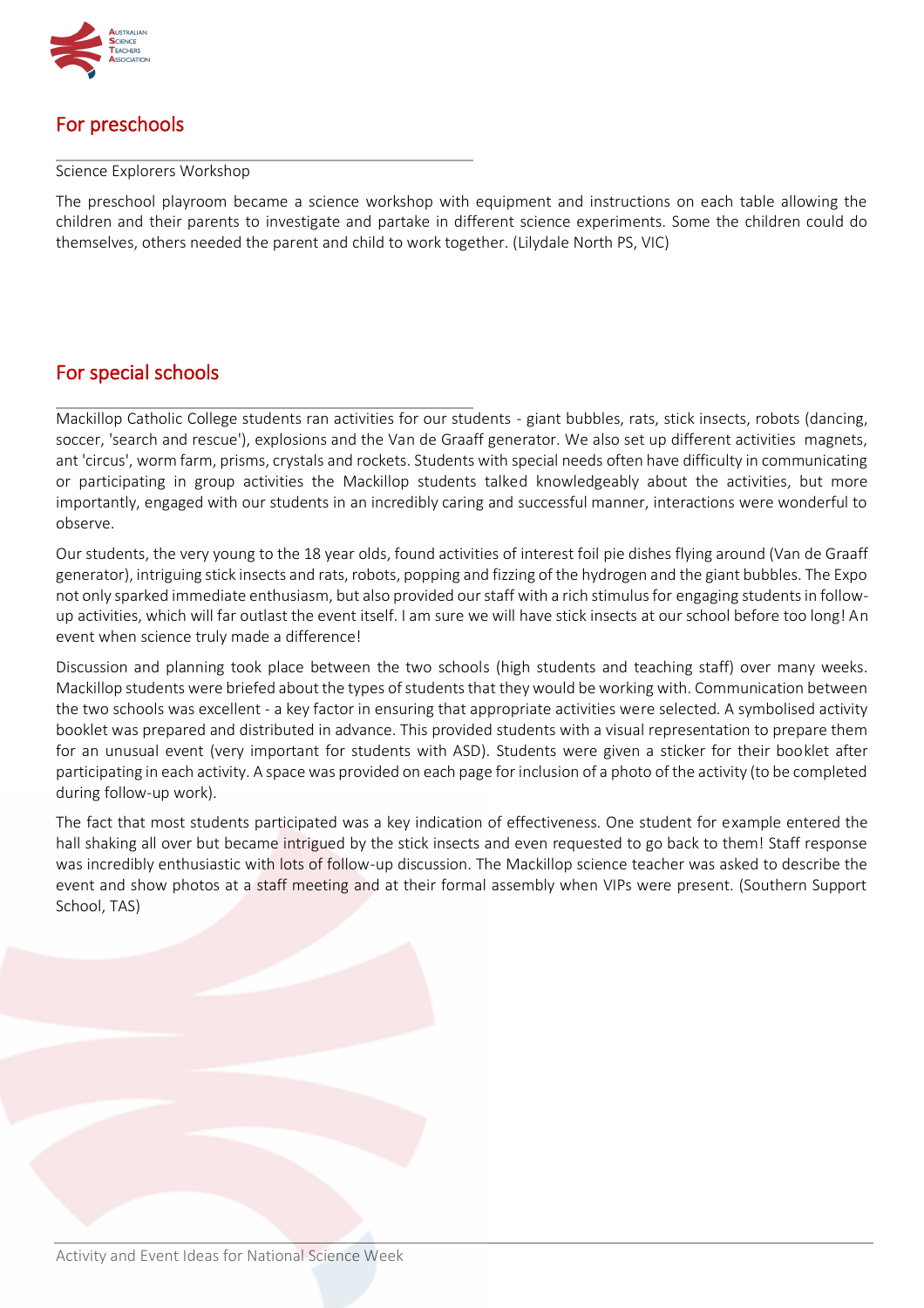

# All sorts!

#### Outdoor Science Laboratory

Growing bacterial cultures using rhodospirillum rubrium, extracting DNA from strawberries and bananas, making waterpowered rockets, completing fitness tests, building electrical circuits and testing a range of products to see if they conduct electricity, the development of a native garden, a farmers market to sample the schoo Ag farm produce, wine making and forensics. (Charters Towers SHS, QLD)

Science sculpture exhibition

Each class from PP - Yr 7 designed and created a science sculpture made from recyclable materials. All classes visited the exhibition and older students were buddies up with younger students. Each child received a program with an outline of each sculpture and was asked to complete a voting slip. They voted for their favourite sculpture, the one with the best environmental message and the one with the best use of recycled materials. The local Member of Parliament presented certificates and fruit trees (for our vegetable garden) at assembly. (Applecross PS, WA)

## Science Week Lunch

We had a special science week lunch at the tuckshop that included items such as Microchips with lava, flavoured H2O, protein wrapped in emulsified sheets of carbohydrates and solidified h20 with glucose. We also had our district science facilitator talk about biodiversity at our upper and lower school assembly and she conducted some science experiments. (Cooroy SS, QLD)

#### Scientist-in-residence

We had a scientist-in-residence for National Science Week culminating with a Science fair. (Bishop Druitt College, NSW)

#### Construct a Sundial

Joint project between Ipswich SHS and Brassall SS (QLD) to construct an analemmatic sundial on the Brassall site. Activities included planning and obtaining field data, constructing models, trialling sundials and eventually construction.

# Marine Debris Suvey

Studying the effects of plastic in our ocean and the effect on marine food webs. As a school we went to our local beach and conducted a marine debris survey to send the local WWF. The school P and C, family members, local beach residents, an army officer from the local army base and our Adopt-a-Cop helped us. The local indigenous group is looking at letting the school adopt the beach with a proper hand-over ceremony! (Moresby SS QLD, One teacher school)

#### Science Boxes

Science boxes were made that included all the everyday items that could be used for science activities during Science Week. Teachers are encouraged to run experiments in their classroom and look at different ways of recording results. From there, teachers will use other everyday items to conduct other simple science experiments. Teachers were also encouraged to contribute these items to the box for other teachers to use.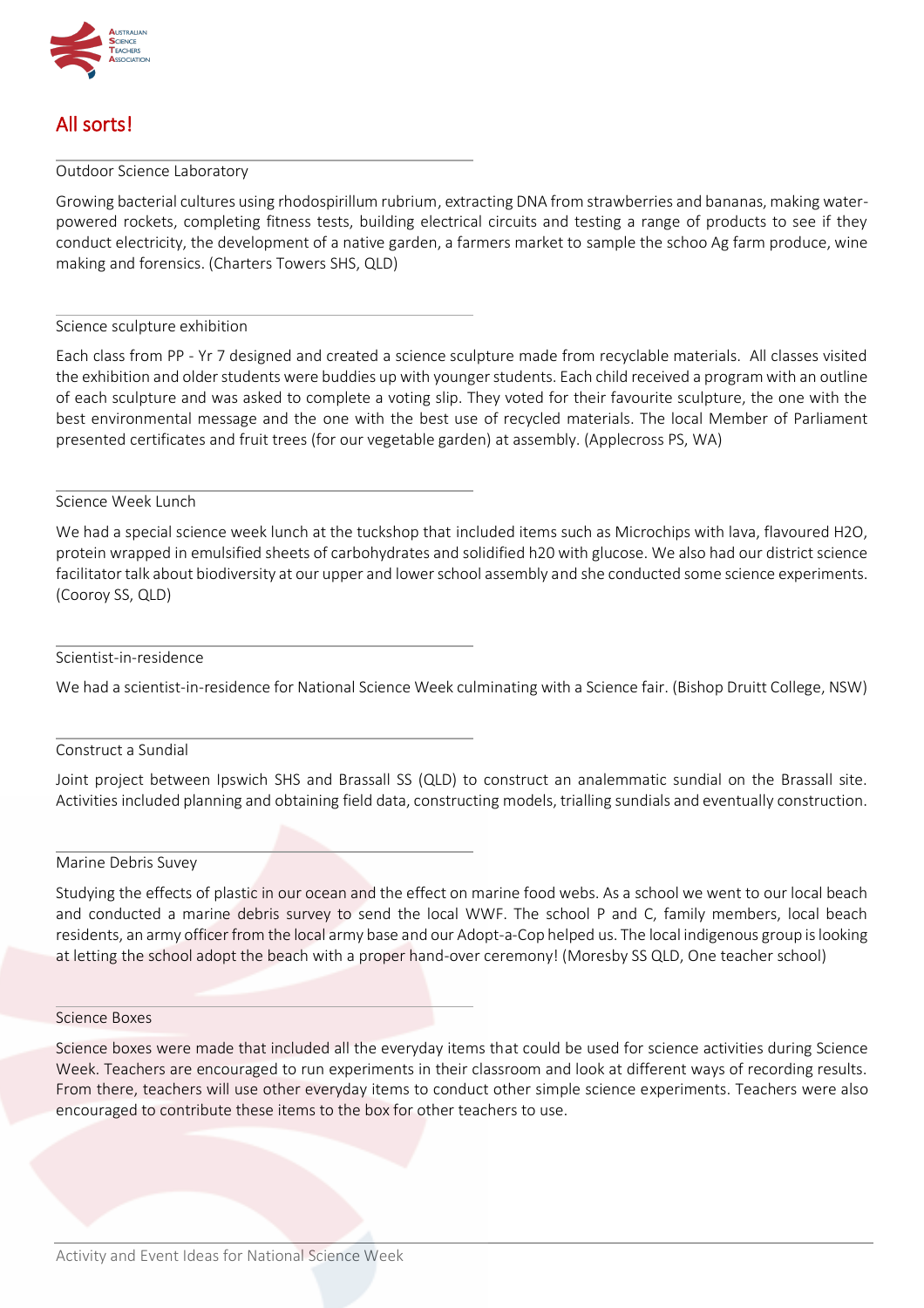

#### Solar Power Pump

The students in conjunction with community members and staff developed a solar power run pump system for the hydroponic watering system in the schools gardens. The school employed the services of a hydroponic specialist to assist in the selection of the pump and the correct size panel to power the system. The students had to examine the various alternative forms of generating power and why solar power was the most effective choice for this task. The students also designed the way they thought that the solar pump would work in the setting it was proposed for. The students developed their own alternative energy making devices and had to explain how they worked. (Mayfield East PS, NSW)

## Hands-on Science Stall

Every class in the school developed their own 'hands-on science stall' that was suitable for all year levels to engage in. All of the classes set up their stall before school in the school hall and rostered students on to man their stall throughout the day. Every class was allocated a 45-minute time slot to explore the 31 stalls. Students were highly enthusiastic and enjoyed the wide variety of activities on display - from parachutes to oil spills to pepper racing (Mt. Warren Park PS, QLD).

## Open Day and Food Growing and Preparation

As a school we planned a vegetable garden, rotary hoed it, spread a ute load of manure over it, purchased a bale of straw for compost, divided the garden up into beds and put up fence lines for climbing plants such as peas. Individual classes selected seeds to plant for this time of the year and started seedlings in pots in the classrooms. Other classes planted directly in the garden.

As a school we did many other activities including preparation and cooking of garden/ farm products, such things as separating milk, making cheese, cooking bread, making soup. We had an open day and the comments from that were very positive. (Quandialla PS, NSW)

# Community Science Museum

The Community Science Museum was an educational and interactive museum organised in the school community hall. The museum ran for Science Week and was free of charge to all local, state and independent primary and secondary students and teachers as well as members of the Charters Towers community. The science and agricultural departments delivered practical demonstrations and prepared interactive exhibits in various fields of science. The museum featured exhibits from local and regional agencies, including LANDCARE: Charters Towers, Great Barrier Reef Marine Park Authority (GBRMPA), Museum of Tropical Queensland (MTQ), NQ Dry Tropics and the Tropical Weeds Research Centre. (Charters Towers SHS, QLD)

Science Spelling Bee

(Condell Park HS, NSW)

# Garden project

Local nursery was involved in providing us with the plants we required to establish/add to our vegetable/fruit gardens at each individual school. We accessed resources from our local community. We bought (at a discounted price) plants from our local nursery. We also hosted a meeting with local 'green' groups including Gold Coast City Council, Smith Family, North East Albert Landcare, Peachy Community Garden and Primary Science Facilitators. (Norfolk Village SS, Cedar Creek SS and Woongoolba SS, QLD)